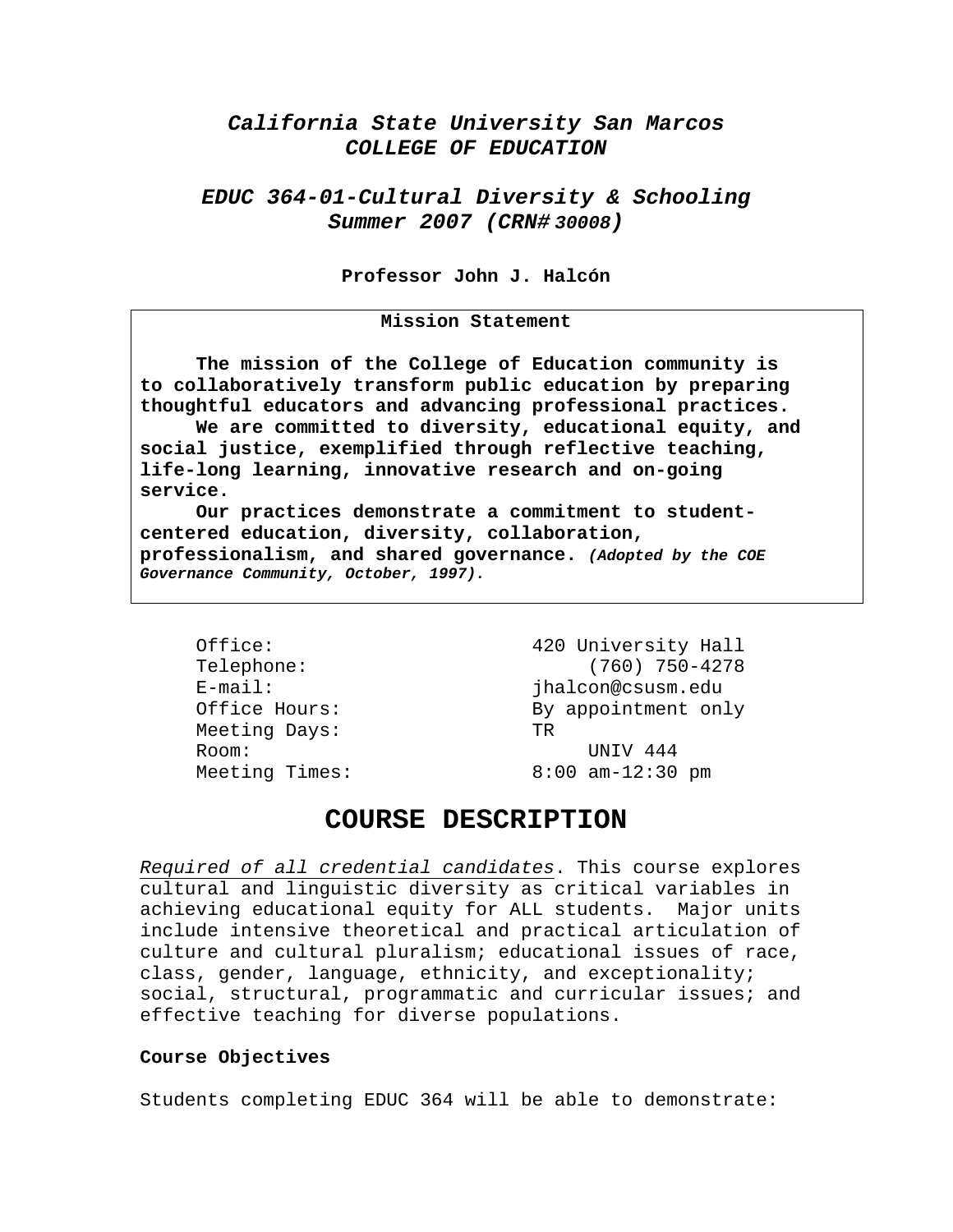- Developing competencies in *TPE 15: Social Justice and Equity*;
- Understanding of various concepts of culture and cultural contact, and their applicability to learning and teaching;
- Understanding of cultural diversity in the United States and California;
- A general familiarity with cultural responsive pedagogy;
- Understanding of gay, lesbian, bisexual and transgender students, teachers and families.
- An understanding of "*at risk*" and foster children.

### **Authorization to teach English Language Learners (ELLs)**

The credential program at CSUSM has been specifically designed to prepare teachers for the diversity of languages often encountered in California public school classrooms. The authorization to teach ELL's is met through the infusion of content and experiences with the Multiple Subject Program, as well as additional coursework. Students successfully completing this program receive the Preliminary Multiple Subject Credential with authorization to teach ELL's (formerly called CLAD).

#### **College of Education Attendance Policy**

All students are expected to attend all classes and participate actively. At a minimum, students must attend more than 80% of class time, or s/he may not receive a passing grade for the course at the discretion of the instructor. Individual instructors may adopt more stringent attendance requirements. Should the student have extenuating circumstances, s/he should contact the instructor as soon as possible. (*Adopted by the COE Governance Community, December, 1997*).

## **COMPETENCIES**

#### **Teacher Performance Expectation (TPE) Competencies**

This course is designed to help teachers seeking the Multiple or Single Subject(s) Credential to develop the skills, knowledge, and attitudes necessary to assist schools and districts in implementing an effective program for all students. The successful candidate will be able to merge theory and practice in order to realize a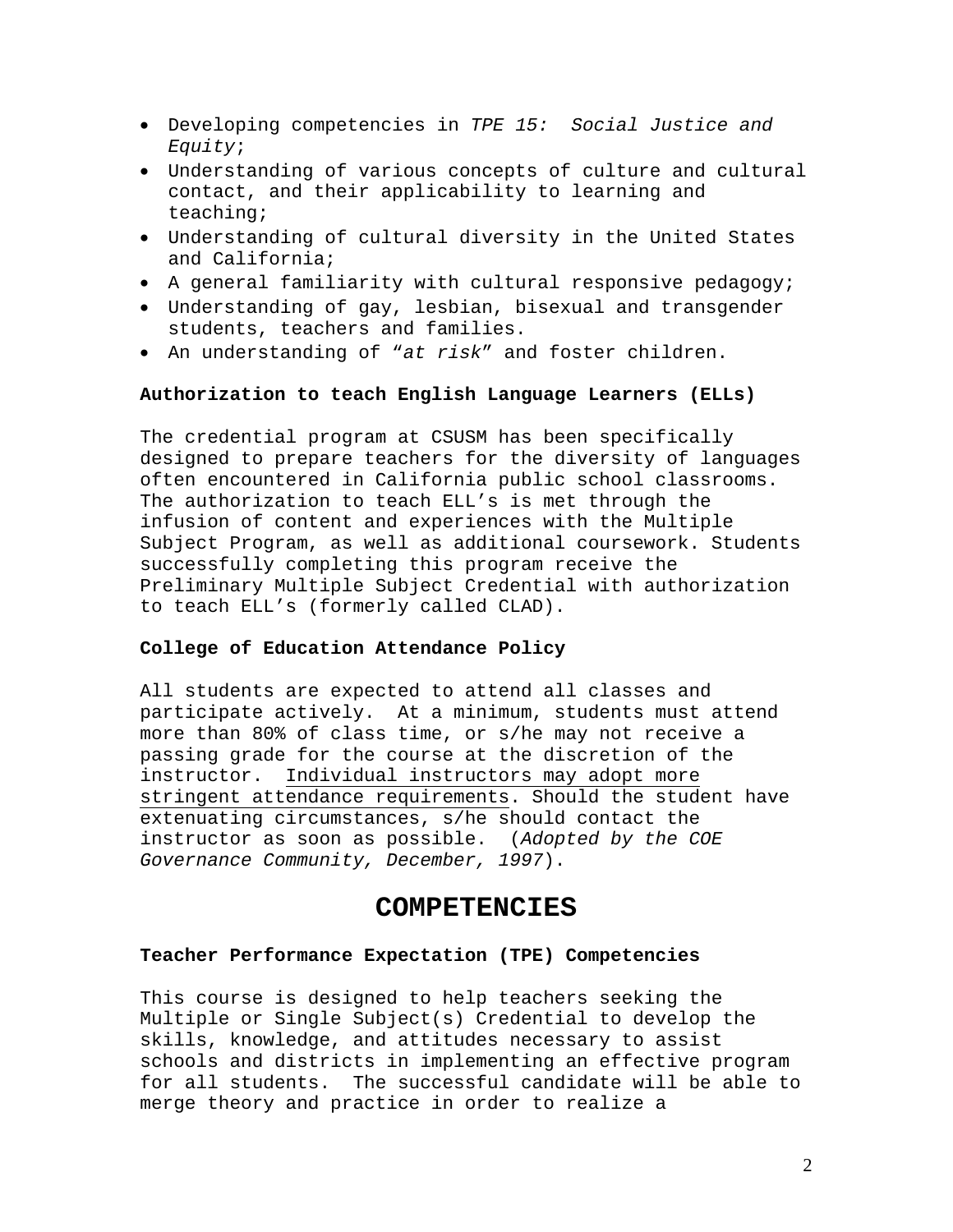comprehensive and extensive educational program for all students. The course objectives, assignments, and assessments have been aligned with the CCTC standards for the Multiple and Single Subject(s) Credential. You can incorporate artifacts from this class into your final comprehensive portfolio. The following TPE is addressed in this course:

### *TPE 15: Social Justice and Equity*

Teacher candidates will be able to identify issues of social justice and equity in the classroom to ensure equal outcomes for diverse students. They will be familiar with ideas, definitions, and major theorists in the fields of multicultural education, social reconstruction, and democratic education. Pluralism and divergent perspectives on educating students will be the foundation of designing effective lessons and instructional practices for diverse students. Candidates will understand when and how to collaborate with others, especially curriculum specialists, community leaders, and parents on preparing relevant and appropriate instructional activities, curricular units, and school structures that would provide equitable outcomes for students from different linguistic, cultural, and socioeconomic backgrounds.

#### **GENERAL CONSIDERATIONS**

#### **All rights reserved**

*As instructor of record, I reserve the right to change, add to, or delete any and all material from the course.* 

#### **Outcomes and Standards**

The context for, and scope of this course is aligned with standards for the Cross-cultural Language and Academic Development (CLAD) endorsement, as articulated by the California Commission on Teacher Credentialing (CTC), and as approved by the faculty of the College of Education in development of the program approval documents. (Note: As of 2002, the CLAD competencies are collectively referred to as an *Authorization to Teach English Learners*.)

Further consideration has been given to the alignment of standards for multicultural education as articulated by the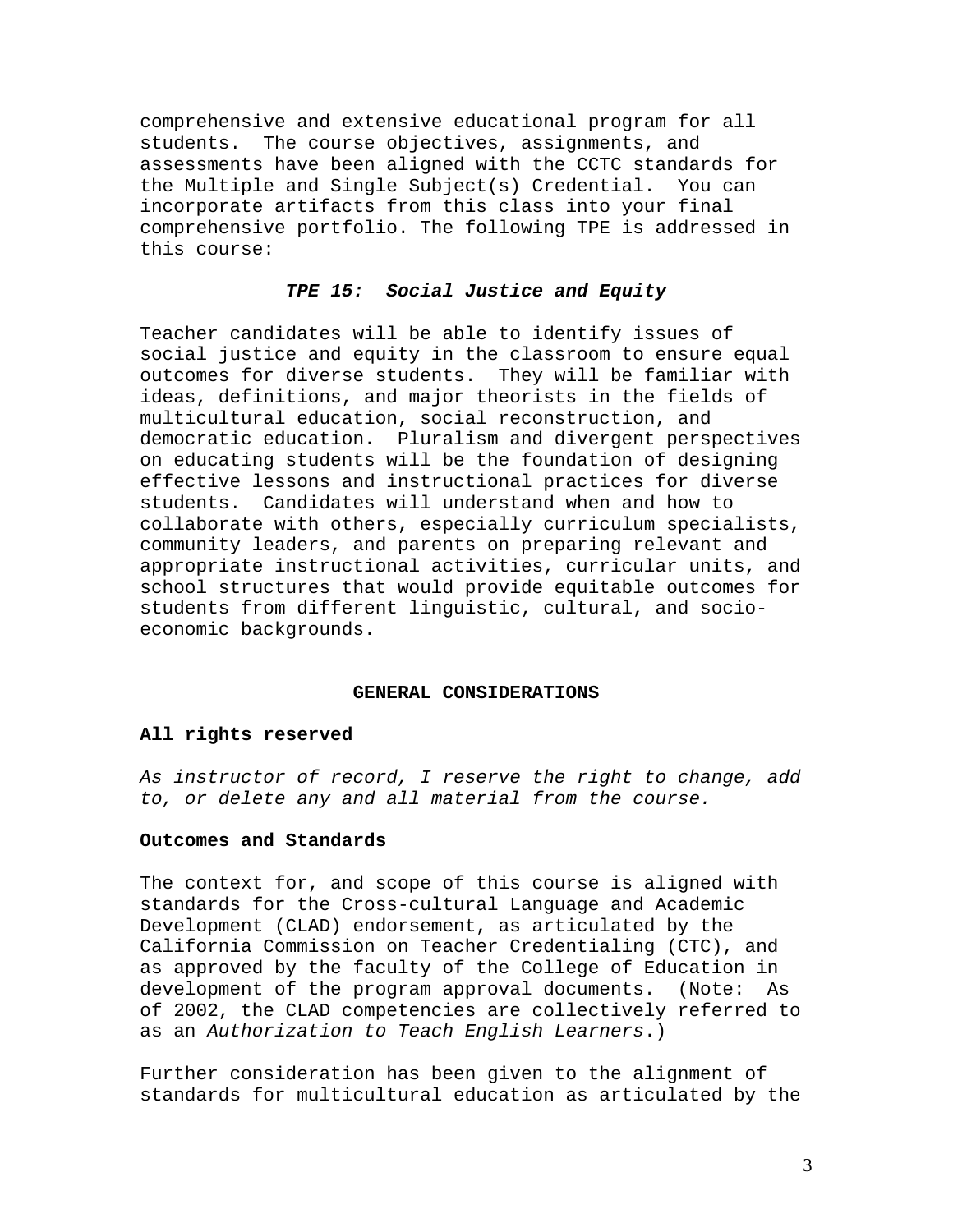National Council for Accreditation of Teacher Education (NCATE), the Interstate New Teacher Assessment and Support Consortium (INTASC), and the National Board for Professional Teaching Standards (NBPTS). Emphasis is placed on learning outcomes (what you know and can demonstrate) rather than on inputs (putting in "seat time", meeting minimum criteria for assignments, checking off tasks and activities), and how these outcomes correspond to your potential to enhance student learning as a new teacher.

#### **CSUSM Academic Honesty Policy**

Students will be expected to adhere to standards of academic honesty\*\* and integrity, as outlined in the Student Academic Honesty Policy. All written work and oral assignments must be original work. All ideas/materials that are borrowed from other sources must have appropriate references to the original sources. Any quoted material should give credit to the source and be punctuated with quotation marks.

Students are responsible for honest completion of their work including examinations. There will be no tolerance for infractions. If you believe there has been an infraction by someone in the class, please bring it to the instructor's attention. The instructor reserves the right to discipline any student for academic dishonesty in accordance with the general rules and regulations of the university. Disciplinary action may include the lowering of grades and/or the assignment of a failing grade for an exam, assignment, or the class as a whole.

I expect that each student will do his/her own work, and contribute equally to group projects and processes.

\*\**Plagiarism is cheating and will not be tolerated under any circumstance.* 

#### **Appeals**

Every student has the right to appeal a grade, or appeal for redress of grievances incurred in the context of the class. Disputes may be resolved informally with the professor, or through the formal grades appeal process. For the latter, consult with the Associate Dean of the College of Education.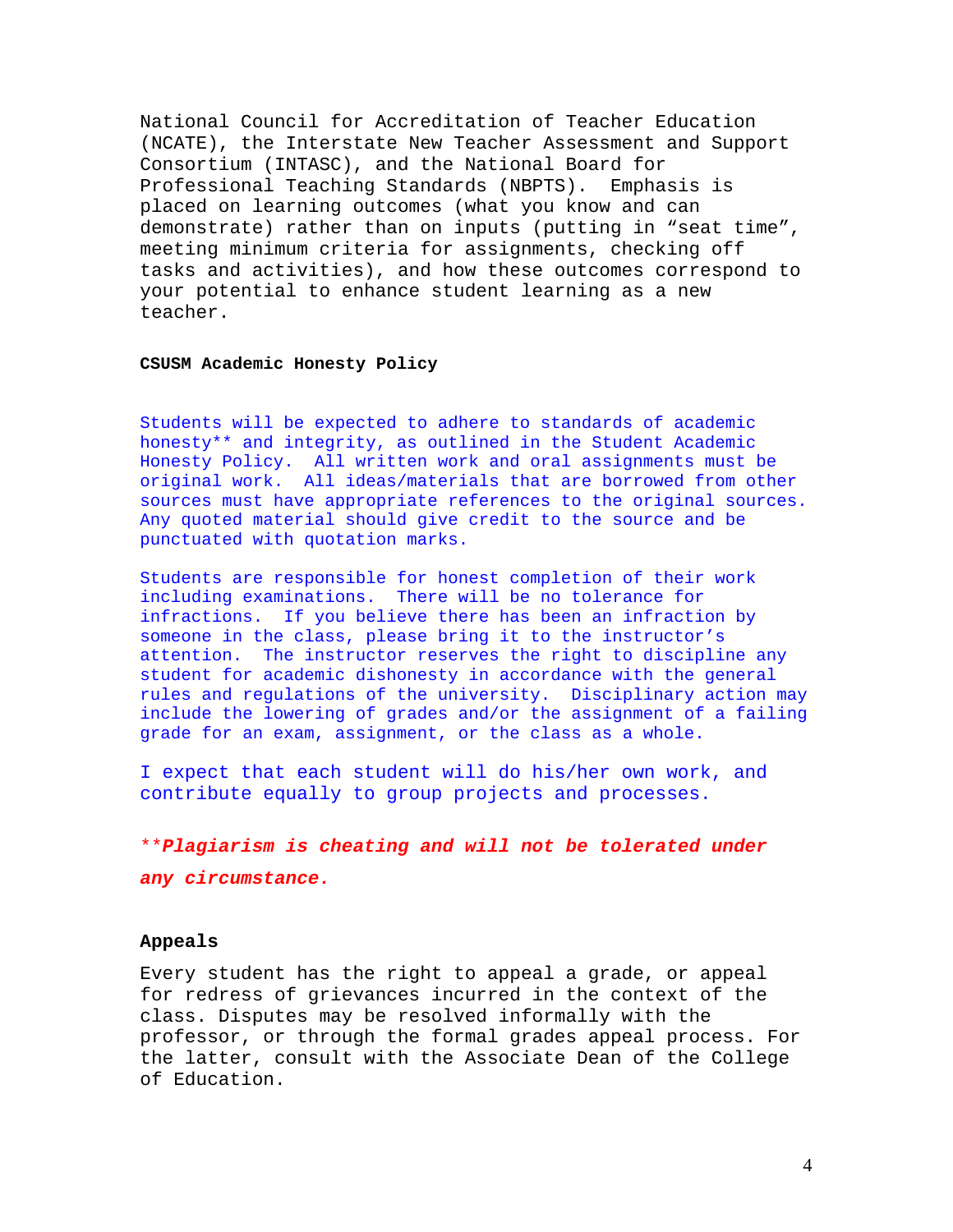#### **Students with Disabilities Requiring Reasonable**

#### **Accommodations**

**Students must be approved for services by providing appropriate and recent documentation to the Office of Disable Student Services (DSS). This office is located in Craven Hall 5205, and can be contacted by phone at (760) 750-4905, or TTY (760) 750- 4909. Students authorized by DSS to receive reasonable accommodations should meet with their instructor during office hours or, in order to ensure confidentiality, in a more private setting.** 

#### **All University Writing Requirements**

The all-University writing requirements will be met through written reactions and reflections related to assigned readings.

#### **2042 Competencies**

COMPETENCIES ADDRESSED BY THIS COURSE ARE ITALICIZED AND INDICATED WITH \*\*\*

| <b>PART 1: LANGUAGE STRUCTURE</b><br>& FIRST- AND SECOND-LANGUAGE<br><b>DEVELOPMENT</b>                           | PART 2: METHODOLOGY OF<br><b>BILINGUAL, ENGLISH</b><br>LANGUAGE DEVELOPMENT,<br><b>CONTENT INSTRUCTION</b> | <b>PART 3: CULTURE AND</b><br><b>CULTURAL DIVERSITY</b>                                                            |
|-------------------------------------------------------------------------------------------------------------------|------------------------------------------------------------------------------------------------------------|--------------------------------------------------------------------------------------------------------------------|
| Language Structure and<br>I.<br>Use:<br>Universals and Differences<br>(including the structure of<br>English) *** | Theories and Methods of<br>Bilingual Education***                                                          | The Nature of<br>Ι.<br>Culture***                                                                                  |
| The sound systems of<br><b>A.</b><br>language (phonology) ***                                                     | Foundations ***<br>Α.                                                                                      | Definitions of<br>$\mathbf{A}$ .<br>culture***                                                                     |
| Word formation<br>$\mathbf{B}$ .<br>(morphology) ***                                                              | Organizational models:<br>B <sub>1</sub><br>What works for whom?                                           | <b>B.</b> Perceptions of<br>culture***                                                                             |
| Syntax***<br>$\mathbf{c}$ .                                                                                       | $\mathcal{C}$ .<br>Instructional<br>strategies                                                             | $\mathbf{C}$ .<br>Intra-group<br>differences (e.g.,<br>ethnicity, race,<br>generations, and<br>micro-cultures) *** |
| Word meaning (semantics)<br>D.                                                                                    | Theories and Methods<br>II.<br>for Instruction In and<br>Through English                                   | Physical<br>D.<br>geography and its<br>effects on culture                                                          |
| Language in context***<br>$E$ .                                                                                   | Teacher delivery for<br>$\mathbf{A}$ .<br>both English language<br>development and content<br>instruction  | Cultural<br>$E_{\bullet}$<br>congruence ***                                                                        |
| Written discourse<br>$F_{\infty}$                                                                                 | <b>B.</b> Approaches with a<br>focus on English<br>language development                                    | II. Manifestations of<br>Culture:<br>Learning<br>About Students***                                                 |
| Oral discourse<br>$G$ .                                                                                           | C. Approaches with a<br>focus on content area                                                              | A. What teachers<br>should learn about                                                                             |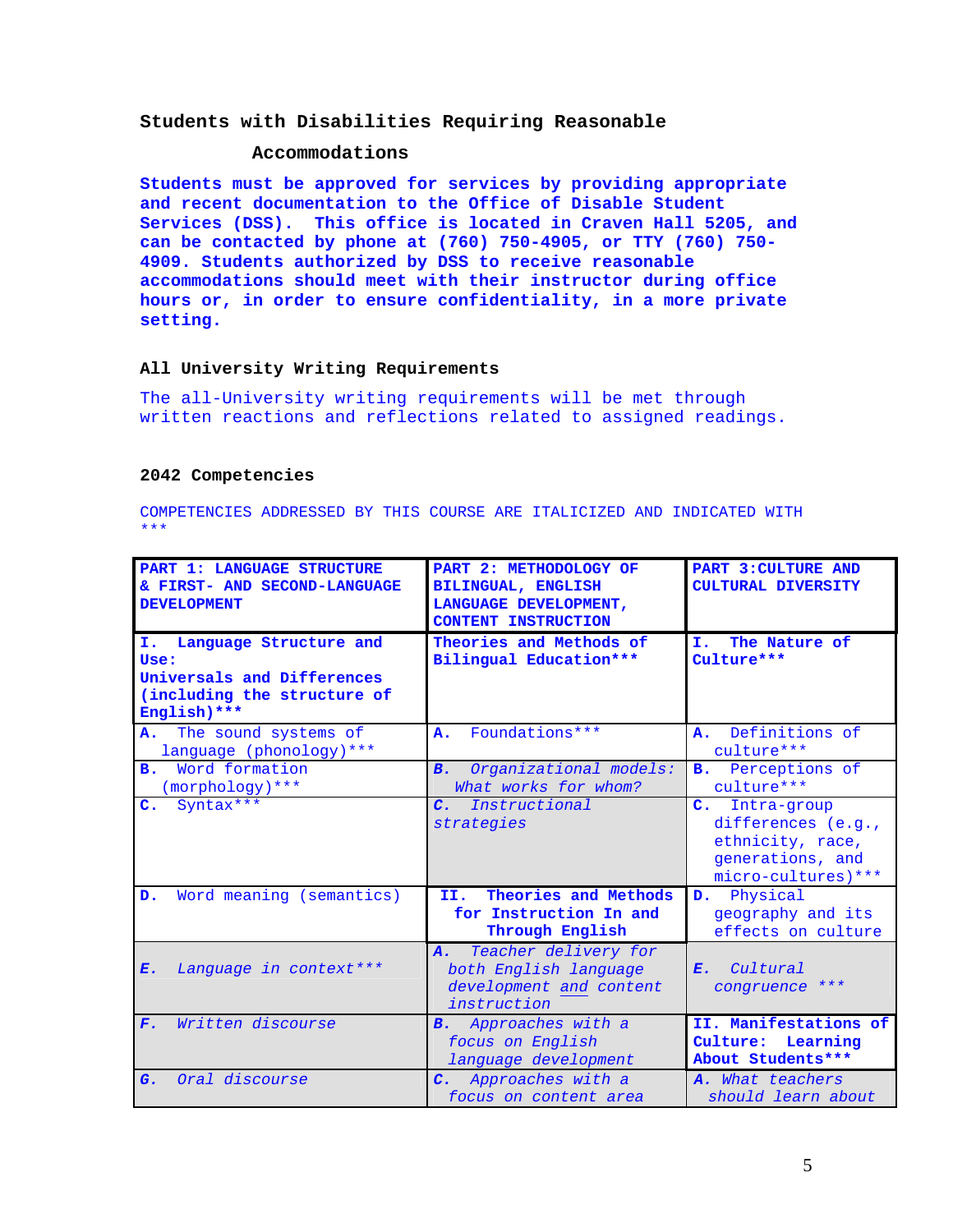| Nonverbal communication                                                                                                                                      | instruction (specially<br>designed academic<br>instruction delivered in<br>English) *** | their students ***<br><b>B.</b> How teachers can                                                                |
|--------------------------------------------------------------------------------------------------------------------------------------------------------------|-----------------------------------------------------------------------------------------|-----------------------------------------------------------------------------------------------------------------|
| н.                                                                                                                                                           | D. Working with<br>paraprofessionals                                                    | learn about their<br>student ***                                                                                |
| Theories and Factors in<br>II.<br>First-and Second-Language<br>Development ***                                                                               | II. Language and Content<br>Area<br><b>Assessment</b>                                   | C. How teachers can<br>use what they<br>learn about their<br>students<br>(culturally<br>responsive<br>pedagogy) |
| Historical and current<br>Α.<br>theories and models of<br>language analysis that have<br>implications for second-<br>language development and<br>pedagogy*** | Purpose<br><b>A.</b>                                                                    | III. Cultural<br>Contact                                                                                        |
| <b>B.</b> Psychological factors<br>affecting first- and<br>second-language development<br>$***$                                                              | B <sub>1</sub><br>Methods                                                               | Concepts of<br>A.<br>cultural contact                                                                           |
| Socio-cultural factors<br>c.<br>affecting first- and<br>second-language<br>development ***                                                                   | $\overline{c}$ .<br>State mandates                                                      | Stages of<br>в.<br>individual cultural<br>contact                                                               |
| D. Pedagogical factors<br>affecting first- and<br>second-language development                                                                                | Limitations of<br>$\mathbf{D}$ .<br>assessment ***                                      | The dynamics of<br>$\overline{c}$ .<br>prejudice***                                                             |
| E. Political factors<br>affecting first- and<br>second-language<br>development ***                                                                           | Technical concepts<br>Ε.                                                                | D. Strategies for<br>conflict resolution*                                                                       |

# **Required Texts**

• Rothenberg, Paula. Race, Class, & Gender in the United States: An Integrated Study (2004). 6<sup>th</sup> Edition. VHPS. ISBN: 0716-75515-7.

## **Recommended Texts**

• Villaseñor, Victor. Rain of Gold. (1992). Delta Press. ISBN: 0385-31177-X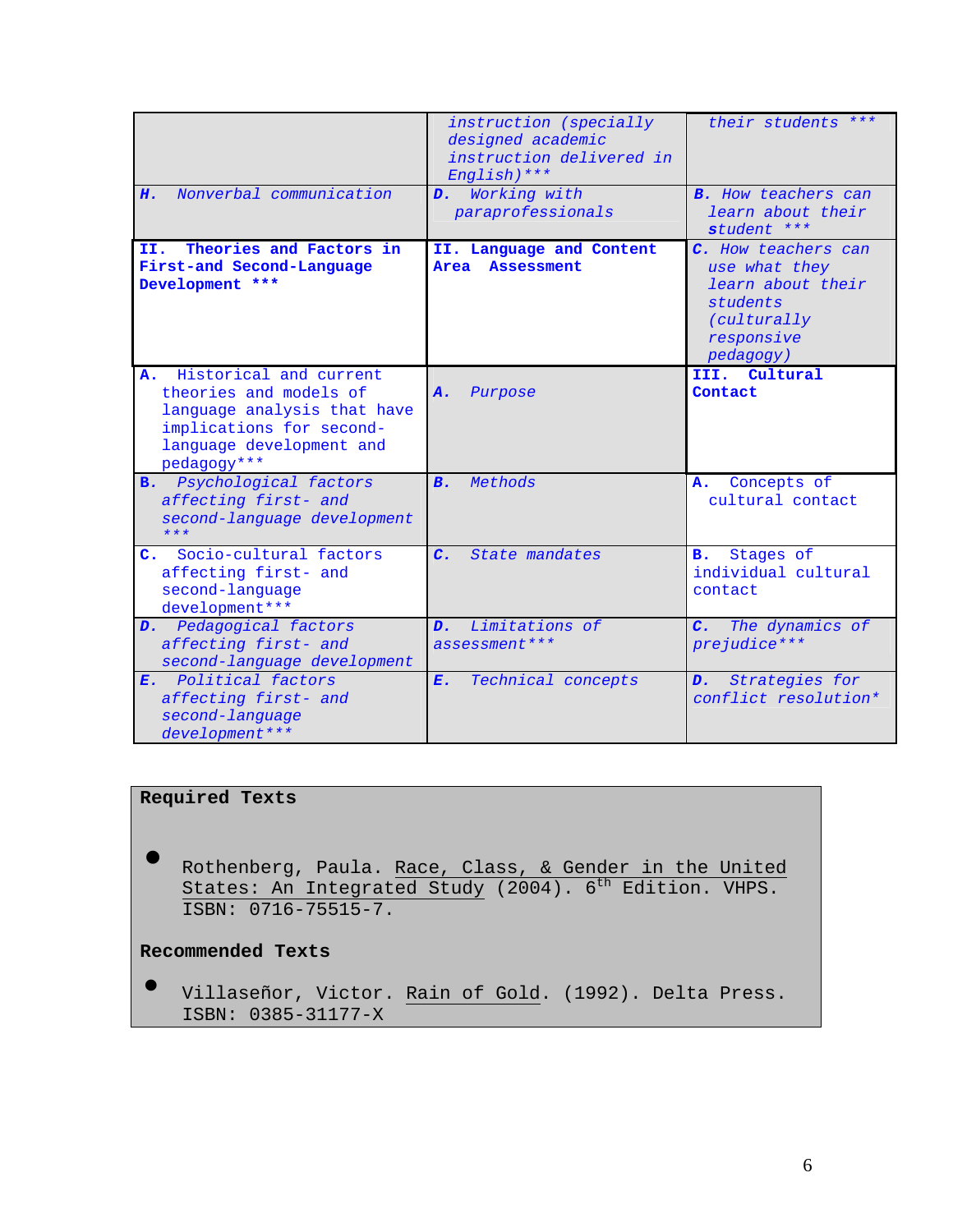### **Grading Policy**

- All required work must be submitted on time.
- You will lose one complete grade on an assignment for late submissions.
- All work will be submitted electronically.
- Your reference of choice for **ALL** papers and/or written assignments is the APA (American Psychological Association) Handbook. (Refer to <www.apastyle.org/index.html>

#### **Assessment**

**There are 1000 points possible**:

**1) Attendance and Class Participation (100 points)**. First is the expectation that you will attend all class sessions and participate actively in class discussions. If you miss two (2) classes, you will be dropped from the course.

**2) Social Justice Paper(s)-pre and post (100 points). Assignment #1 (a) & (b):** Submit two, one-two page papers of your understanding of Social Justice.

**3) Personal/Family Background (200 points) Assignment #2:** By researching and studying one's family background it is possible to gain an appreciation about ourselves as individuals and our many similarities and differences.

In this assignment you are to write a 6-8 page narrative about your family background including religious affiliation, ethnicity, culture, language(s), country of origin, education/occupation and any other information you think is of interest and value.

Reflect on your own experiences in terms of your cultural referents, your family background, and other factors determined by your own circumstances and upbringing. Be prepared to discuss your assignment within a larger class dialogue. Then answer the questions: what does this all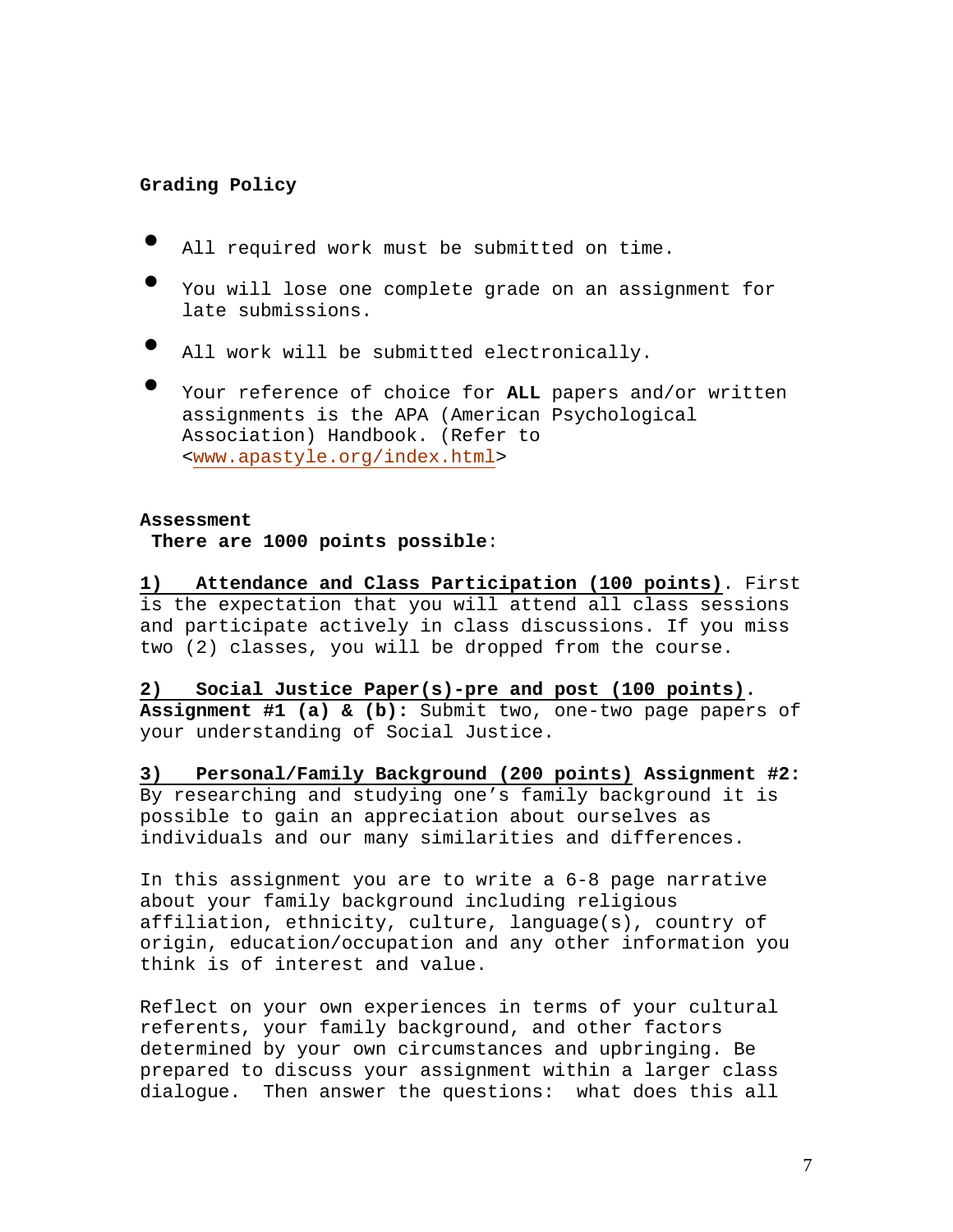mean to me as a future teacher? *SHOW ME THE REFLECTION!!* 

**4) Discussion Board (300 points)--Ongoing:** Students are required to participate in the class Bulletin Board (WebCT). Your discussions should be introspective addressing issues, experiences, ideas, discussions, readings, and current events, related to the class.

A minimum of ten (10) substantial entries is expected for a passing grade on this assignment (C+). The following explains this:

Entries Required Grade Equivalent

| $*1 - 10$    |                    | entries-50 points |       | ∩+ |
|--------------|--------------------|-------------------|-------|----|
| $*11 - 12$   | entries-100 points |                   | $B -$ |    |
| $*13 - 15$   | entries-150 points |                   | В     |    |
| $*16-18$     | entries-200 points |                   | $B+$  |    |
| $*19 - 20$   | entries-250 points |                   | $A -$ |    |
| $*20 - 20 +$ | entries-300 points |                   | А     |    |

LET ME BE CLEAR: Personal notes to students, " I agree with….", 'You're so right"…. Statements, comments, etc., and other such non-substantive postings will not be counted in the total.

**5) Final PowerPoint Presentation (300 points)**—Each group will select a topic of their choice on diversity issues (with the exception of special education) and will present their papers in class. *Suggestion: For your final paper, take one of the topics on diversity, apply to foster children, research it, and prepare a final PowerPoint presentation*.

> **Schedule of Readings TR June 2-July 6**  8:00am-12:30pm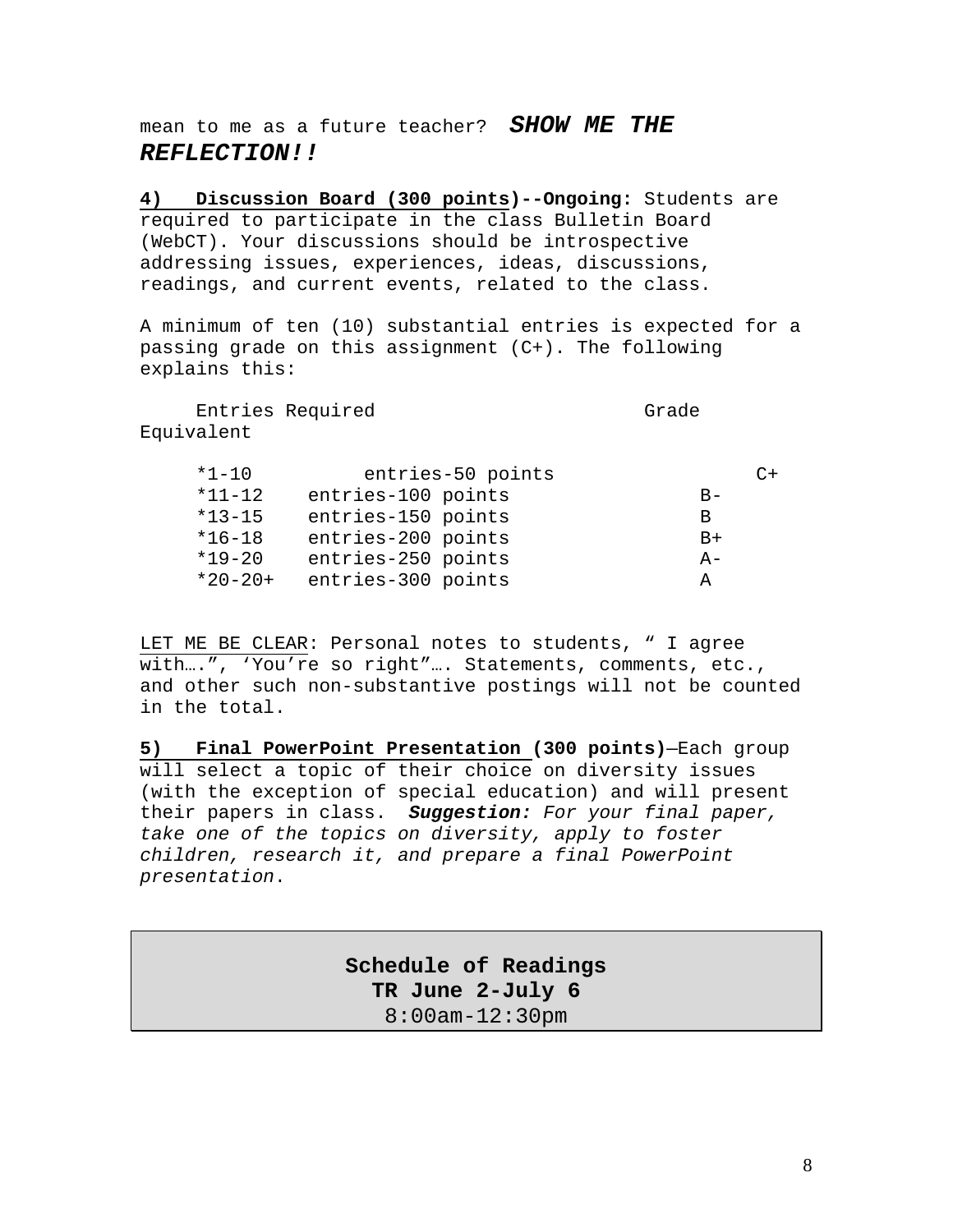## **Meeting 1. Tues. June 5**. **Introduction, Organization of Class, & Mission Statement**

For June 7:

Read: Rothenberg. Part I (#'s 1-11).

Assignment  $\#1(a)$ : Submit a 1-page discussion of your understanding of Social Justice. Due: June 7th.

## **Meeting 2. Thurs. June 7. Social Justice: The Social Construction of Difference: Race, Class, Gender**

For June 12:

Read: Rothenberg. Part II (#'s 1-9).

**Assignment #1-DUE.** 

**Meeting 3. Tues. June 12. Racism & Sexism** 

For June 14:

Read: Rothenberg. Part III (#'s 1-11).

Assignment #2 : Submit a 6-8-page Family Background paper. Due: June 19th.

### Group #1 Presentations

**Meeting 4. Thurs. June 14**. **Discrimination** 

For June 19:

Read: Rothenberg. Part IV (#'s 1-29).

### Group #2 Presentations

**Meeting 5. Tues. June 19. Social Class & Privilege**

For June 21:

Read: Rothenberg. Part V (#'s 1-16).